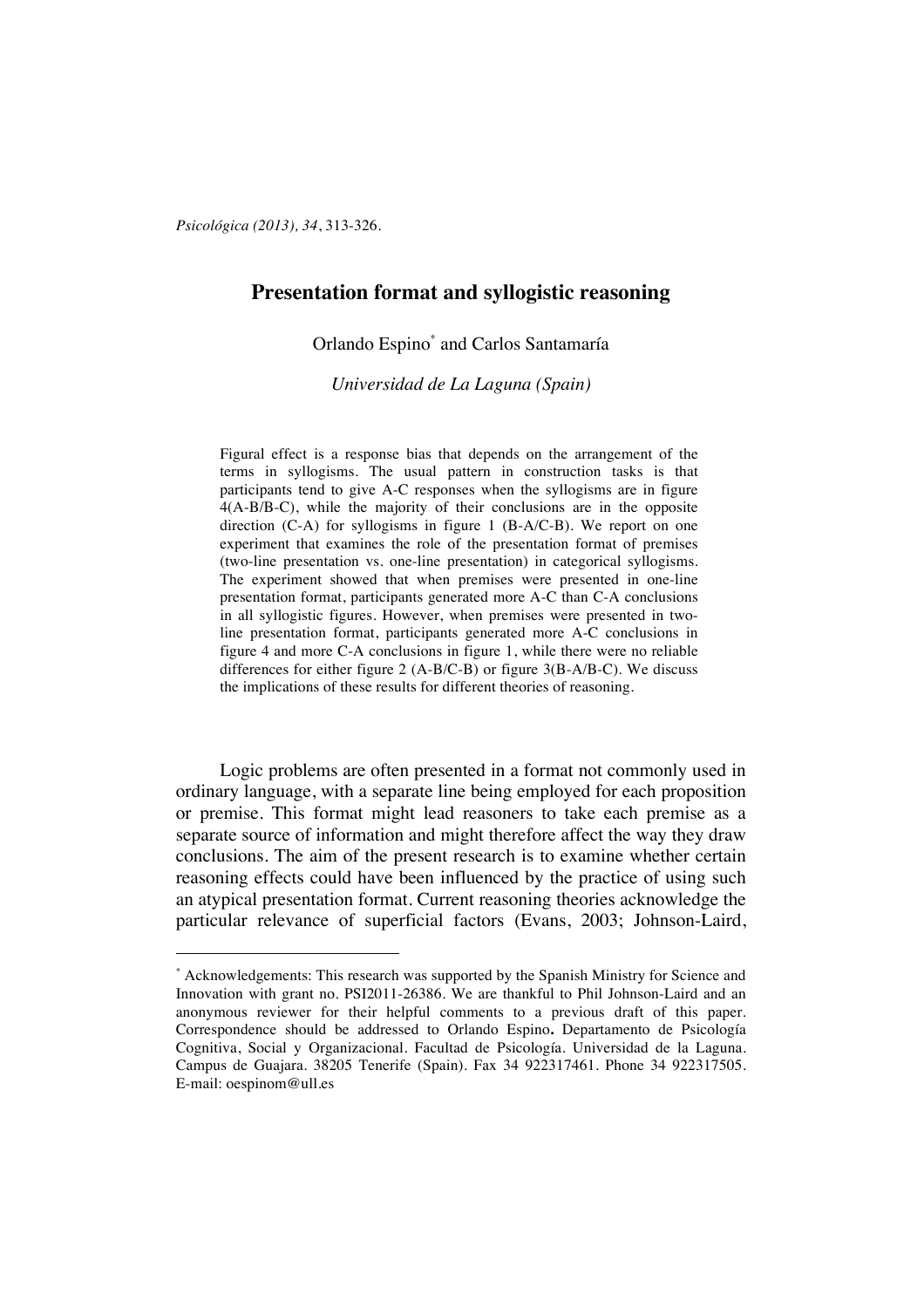2006; Kahneman, 2011; Stanovich, 1999). However, there has been no study conducted to date exploring the effect that this traditional separation of the declarative sentences known as premises may have on the reasoning process. In this paper, we will present a direct comparison between this traditional presentation format (two-line presentation) and one-line presentation. In particular, we will investigate how the presentation format (two-line presentation versus one-line presentation) affects the reasoning process and the figural effect in syllogistic problems.

Syllogisms are arguments with two premises leading to a conclusion. For example:

premise 1 : All of the A are B premise 2 : All of the B are C ------------------------------------- conclusion: All of the A are C

Both premises and conclusion are statements that use quantifiers of one of four types or moods:

| - All A are B      | (A)      |
|--------------------|----------|
| - Some A are B     | $\rm(I)$ |
| - No A are B       | (E)      |
| - Some A are not B | (O)      |

where the letters in parentheses are the traditional abbreviations for each kind of proposition. Each statement in the premises contains two terms: one (the middle term B), occurs in both premises, while the other two (A and C) are the end terms. The arrangement of the middle terms in each of the premises of a syllogism gives rise to a four-way classification, known as the figures of the syllogism:

| Figure 1 | Figure 2 | Figure 3 | Figure 4 |
|----------|----------|----------|----------|
| $B - A$  | $A - B$  | $B - A$  | $A - B$  |
| $C - B$  | $C - B$  | $B - C$  | $B - C$  |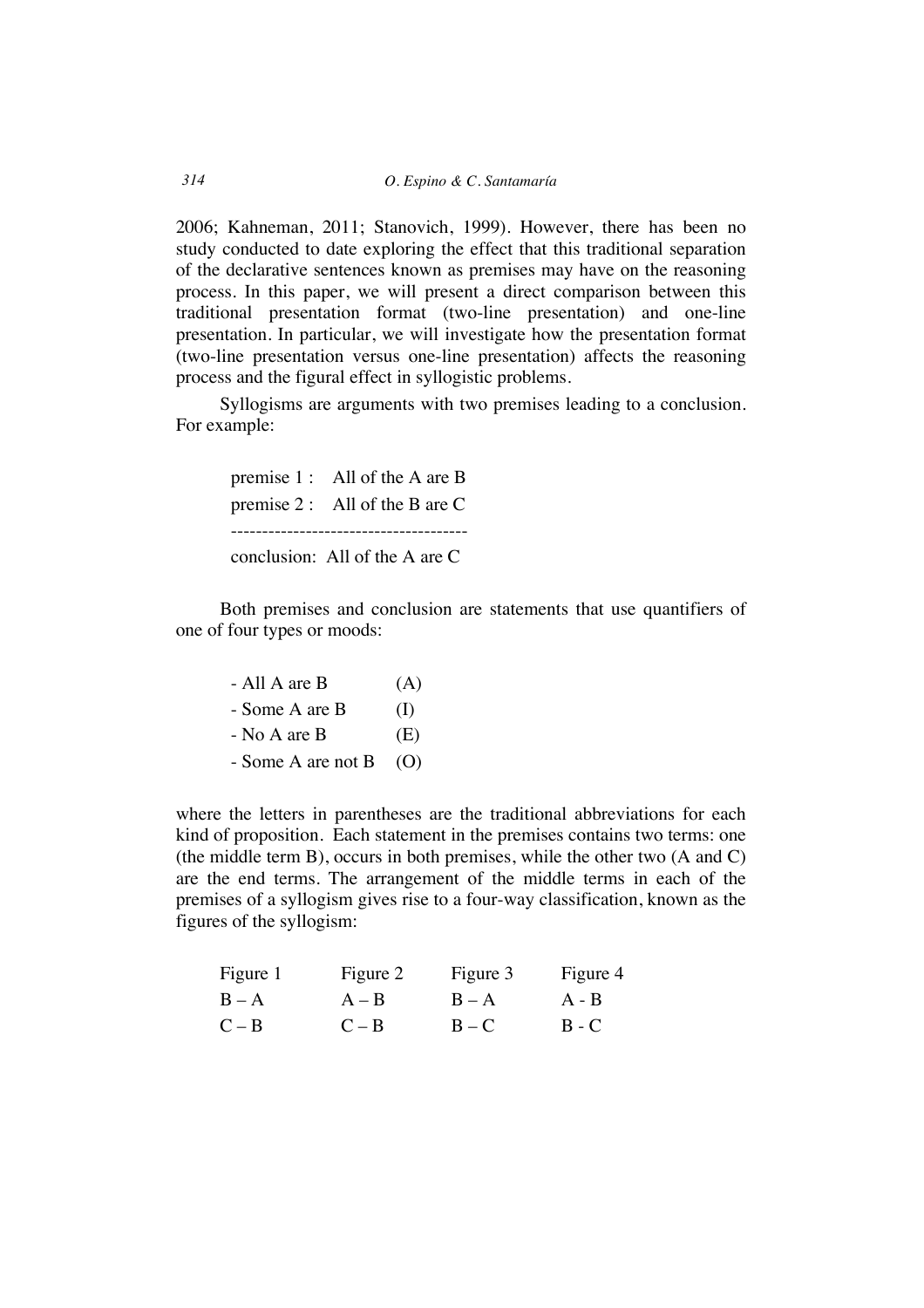Early studies showed that these figures generate different levels of difficulty (Dickstein, 1978; Fraser, 1968; Pezzoli & Fraser, 1968; Roberge, 1970). In some of these studies, it was found that syllogisms in figure 4 were more difficult to resolve than those in figure 1, while figures 2 and 3 had an intermediate difficulty (Dickstein, 1978). This author proposed that figure 4 was the most difficult, because people have to process the information backward, while in figure 1 syllogisms, they process the information forward. In figures 2 and 3, they can process both forward and backward. However, the reason why people had more difficulty with figure 4 than with figure 1 was that the conclusion was framed according to Scholastic logic: subject-predicate (with the subject being the end term of the second premise and the predicate the end term of the first premise). However, when participants were allowed to generate their own conclusions, it was found that in figure 4 syllogisms, there was a preference to build A-C conclusions, while in figure 1 syllogisms, there was a preference to build C-A conclusions (Johnson-Laird & Steedman, 1978, experiment 2). Also, it was found that when the syllogism had a valid conclusion in one direction but not the other (experiment 2), participants found the syllogisms in which the valid conclusion coincided with the figure (for example, an A-C conclusion in a figure 4 syllogism) easier to resolve than when the conclusion did not coincide with the figure (for example, a C-A conclusion in a figure 4 syllogism). These results have been replicated in a later study (Johnson-Laird & Bara, 1984). There, the authors found (experiment 3) that in figure 1 there was a preference to build conclusions in the order C-A (63%), while in figure 4 there was a preference to build conclusions in the order A-C (78%). These results led Johnson-Laird to introduce the Mental Model theory to explain the figural effect (Johnson-Laird, 1983). However, other authors offer different explanations for the figural effect (Chater & Oaksford 1999; Dickstein, 1978; Ford, 1995; Johnson-Laird & Bara, 1984; Oberauer & Wilhelm, 2000; Oberauer, Hörnig, Weidenfeld & Wilhelm, 2005; Polk & Newell, 1995; Stenning & Oberlander, 1995; Stenning & Yule, 1997; Wetherick & Gilhooly, 1990).

Wetherick & Gilhooly (1990) argue that the figural effect arises from the tendency to use a term that has appeared as the grammatical subject of one of the premises as the first term in the conclusion. In figure 4 (A-B/B-C), "A" is the subject of the first premise, so the preferred order of the end terms in the conclusion will be: A-C. In figure 1 (B-A/C-B), "C" is the subject of the second premise, so C-A will be more frequent.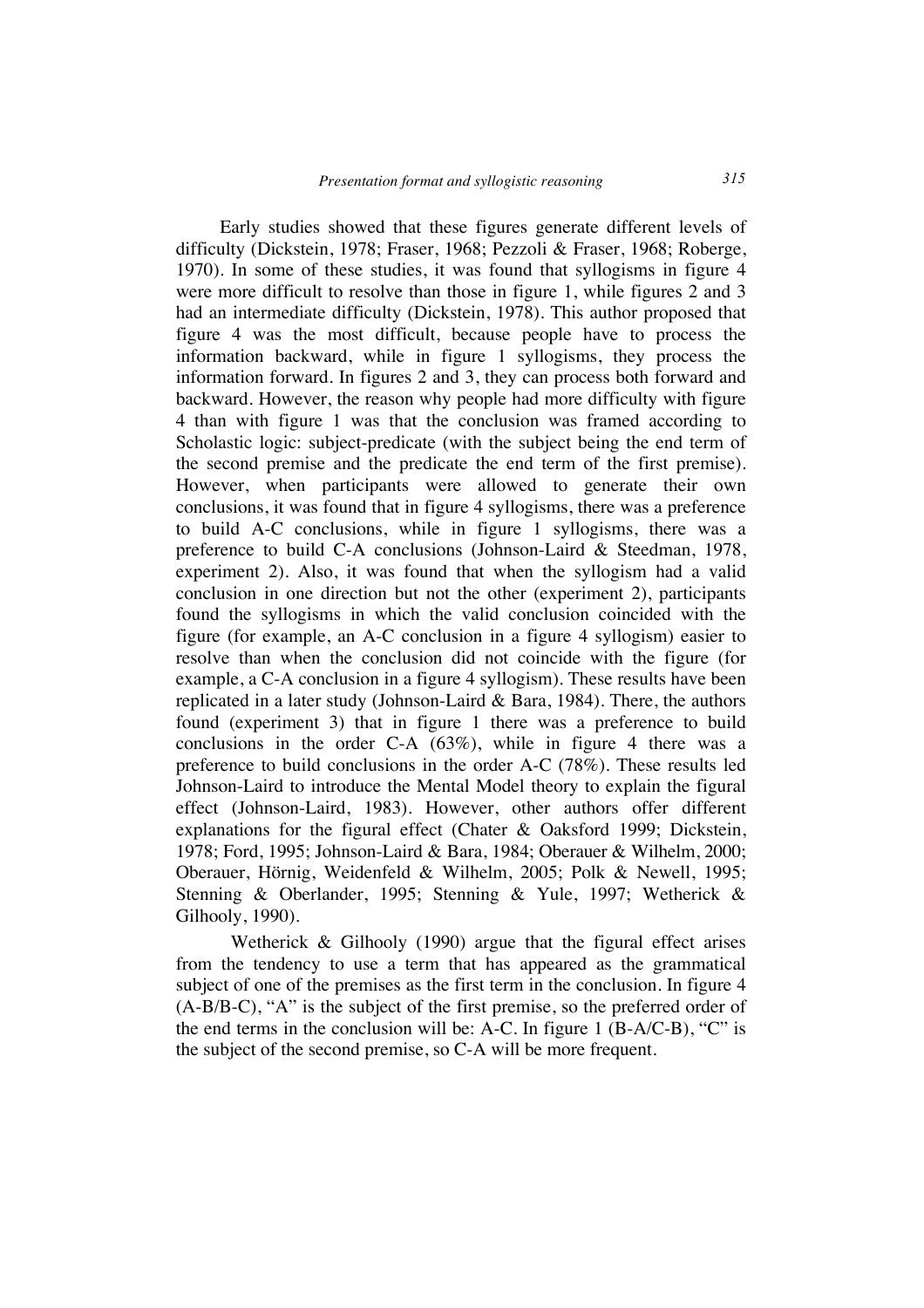#### *316 O. Espino & C. Santamaría*

Chater & Oaksford (1999) proposed a Probability Heuristic Model (PHM) to explain the figural effect. The most relevant heuristics in PHM to explain the "response bias" are the min-heuristic and the attachmentheuristic. The min-heuristic chooses the quantifier of the conclusion to be same as the quantifier in the least informative premise (the min-premise). The attachment-heuristic fixes conclusion order using the following procedure: if the min-premise has an end term as its subject, use this as the subject of the conclusion. Otherwise, use the end term of the max-premise as the subject of the conclusion. PHM predicts that the conclusion order is determined by the conclusion type. In other words, "the order of the end term is decided after conclusion type is selected" (Chater & Oaksford, 1999, p. 212).

Ford (1995) has proposed that some individuals (verbal reasoners) use set-theoretic principles, whereas others (spatial reasoners) use Euler circles when solving syllogisms. She found that in both groups, there was an effect of the figure in figure 1 and figure 4 syllogisms. Her conclusions for the spatial reasoner were that "more work needs to be carried out to reveal subtle factors affecting the order of terms in conclusions" (Ford, 1995, p.69). However, her predictions are more precise for the verbal reasoner. She argues that the participants manipulate the verbal form of the syllogism as an algebraic problem, by taking one premise as having a term that needs to be substituted with another term, and the other premise as providing a value for that substitution. The premise that provides the values for substitution acts as a rule relating membership of class 'C' to a property 'P', while the premise containing the term that needs to be substituted acts as a case of specific objects, 'O', whose status with regard to either 'C' or 'P' is known. She proposed four principles that are supposed to govern substitutions (Ford, 1995, page. 21). In relation to the figural effect, Ford claimed that the occurrence of a position effect or figural effect may be dependent on which part of the principle is being applied.

Oberauer & Wilhelm (2000) and Oberauer et. al. (2005) have proposed different factors to explain the figural effect during both the integration of premises and the inference stage. In the integration of the premises, they proposed two factors to explain the figural effect: the relatum (given principle) and the given-new principle. The relatum (given principle) arises from the directionality between relatum (or reference object) and target (target object) and the ensuing the order of construction of a mental model. In a sentence, the relatum is the reference object, while the term that is described relative to the relatum is the target object. For example, in the sentence "if p, then q", "p" is the reference object or relatum and "q" is the term that is relative to it. Oberauer et al. (2005)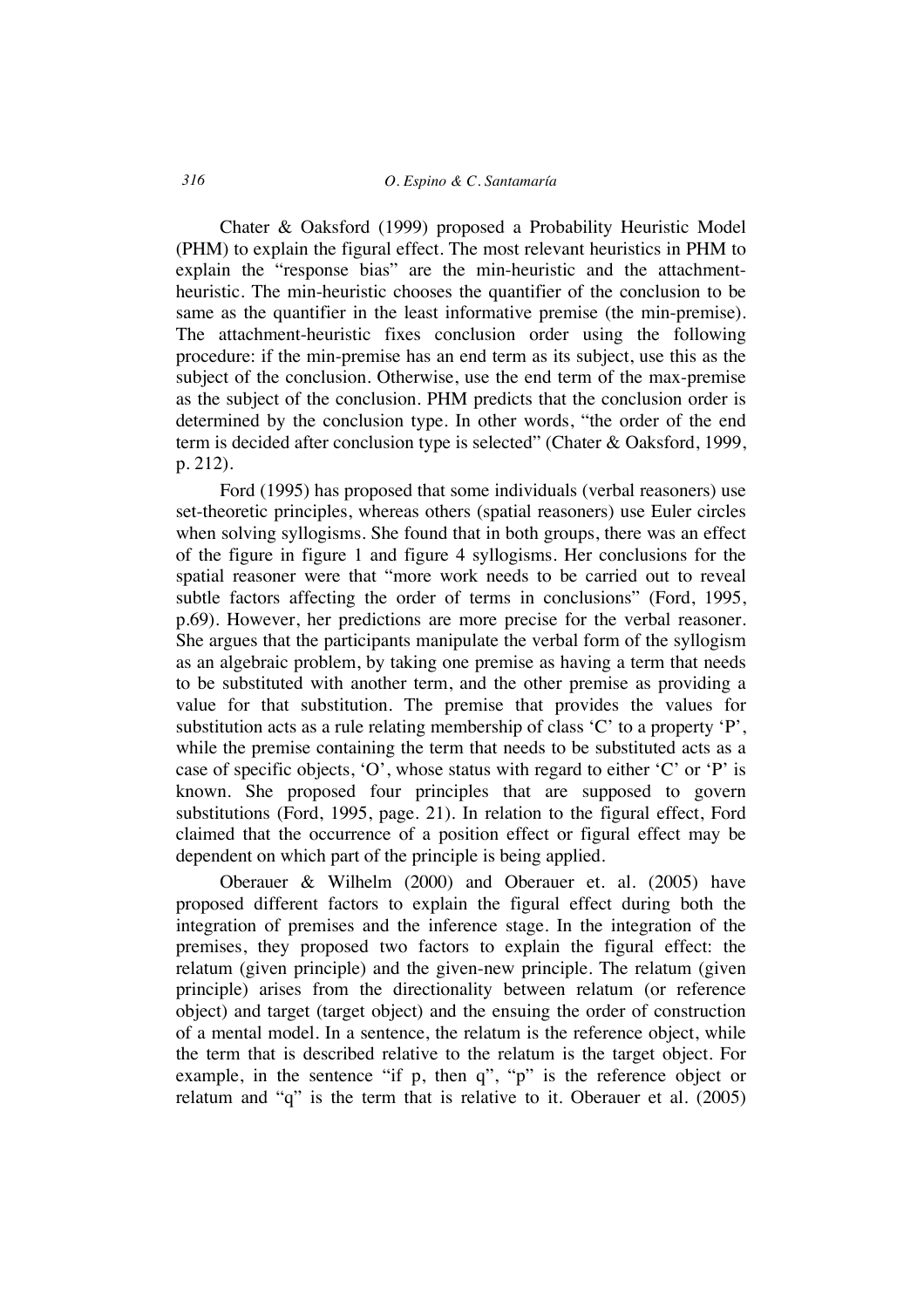postulated that people prefer to build the mental model of the premises starting with the relatum term and add the target object to the relatum. In others words, there is an inherent directionality in every sentence that goes from the relatum object to the target object. The second factor is the givennew principle, according to which the assignment of an anaphoric expression to its antecedent is easier when the anaphor is mentioned before a new term. Also, Oberauer et al. (2000, 2005) have proposed two factors to explain the directional effect during the inference stage. The first factor is the inherent directionality of the relation between the target object and the relatum, which is preserved in the integrated mental model if, and only if, it is needed to preserve a semantic asymmetry. The other factor is a recency effect of working memory (Espino, Santamaría & García Madruga, 2000a). These authors have found that participants attempt to attach incoming information to the last element of the model. Recently, proponents of Mental Model theory have claimed that the definitive account of the figural effect 'is a semantic one due to Oberauer and his colleagues' (Khemlani & Johnson-Laird, 2012, page 431).

The anterior explanation of Mental Model theory (Johnson-Laird & Bara, 1984; Johnson-Laird & Byrne, 1991) of the figural effect was the 'FIFO principle'. In this paper, we adopt this hypothesis to explain our results. It provides an explanation of the figural effect based on two assumptions. First, the account proposes that in order to construct an integrated model of the two premises, reasoners attempt to bring middle terms (Bs) together. Second, it proposes that the way to state a conclusion is based on the principle "first in, first out" (henceforth, FIFO; Broadbent, 1958): the first piece of information entering the integrated model of the premises will be the first element in the conclusion. If the two middle terms of the premises occur in sequence (for example, the syllogism A-B/B-C), then the Mental Model theory proposes that the two premises can be easily combined to form an integrated model. In the syllogism A-B/B-C (figure 4), the first term in the integrated model is "A" and consequently, by the FIFO principle, the most frequent conclusion will be in the direction A-C. However, if the middle terms are not in sequence, additional operations will be necessary in order to bring together the middle terms. According to Johnson-Laird & Bara (1984), when the middle terms are not in sequence (as in figure 1: B-A/C-B), reasoners could use two different procedures to build the integrated mental model of the premises. First, the order of the terms within the first premise (B-A) and the second premise (C-B) could be switched round. For example, if the interpretation of "All A is B" is switched round, then it takes the form: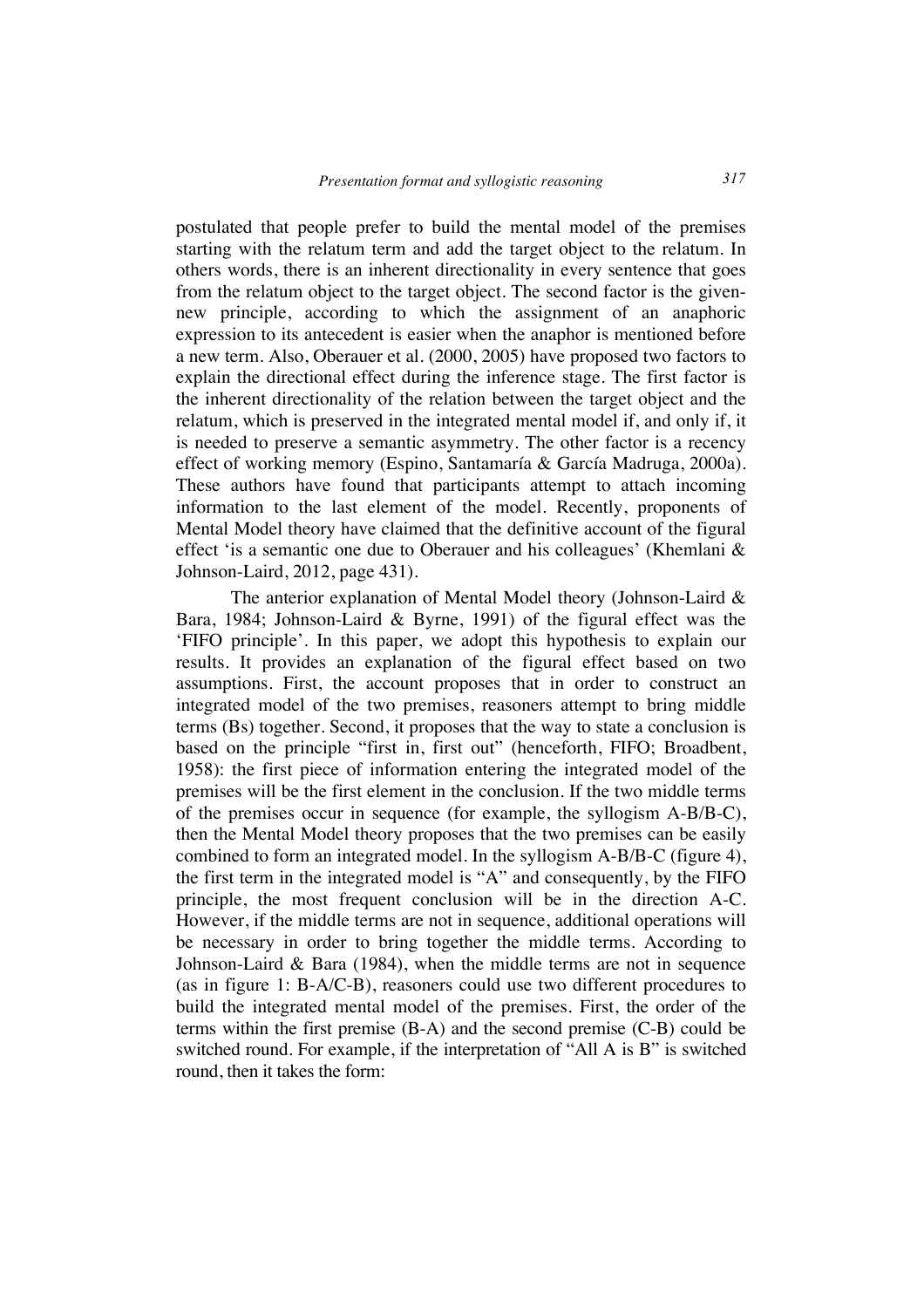$B$  [a]  $\mathbf{B}$  [a] …

Johnson-Laird (1983) affirms that "switching round an interpretation must not be confused with the operation of converting a premise, …, the idea of switching round an interpretation concerns only the order of the information in working memory" (page 107). Switching round the terms in both premises in figure 1 brings the two middle terms together (A-B/B-C). Once the terms of the premises are in sequence, reasoners would select the conclusion, and the FIFO principle would determine the direction. As "A" is the first end term in the integrated model, it fills the first position in the conclusion.

The second strategy to build the integrated model consists in reversing (renewing) the order of the two models of the two premises. The way to proceed is to construct a model of the second premise (C-B) and then add the information from the first premise (B-A). Now the middle terms are in sequence (C-B/B-A) and the reasoner can build an integrated model. Once the terms of premises are in sequence, reasoners would select the conclusion, and the FIFO principle would determine the direction. As "C" is the first end term in the integrated model, it fills the first position in the conclusion.

It is not clear what mechanism might lead reasoners to choose one or the other strategy. However, this selection may well be influenced by superficial factors. Our prediction is that, in order to built the integrated model, participants will prefer to switch round the terms of premises (first strategy) for one-line presentation, and to reverse (or renew) the order of the premises (second strategy) for two-line presentation. Our prediction is founded in the idea that in one-line presentation, the placement of the premises prevents reasoners from treating them as separate units. In figure 4 (A-B/B-C), participants do not need to use any strategy to build the integrated model, because the middle terms are in sequence. However, for the remaining figures (figure 1, figure 2 and figure 3), if they want to build the integrated model, they have to use the first strategy in the first premise (figure 3), the second premise (figure 2) or both (figure 1). For example, in figure 1 (B-A/C-B) participants should use the first strategy in the first premise (converting B-A in A-B) and in the second premise (converting C-B in B-C). The consequence of using the first strategy, plus the FIFO strategy, in one-line presentation will be an increment of A-C conclusions in all figures as compared to two-line presentation. Also, we predict that in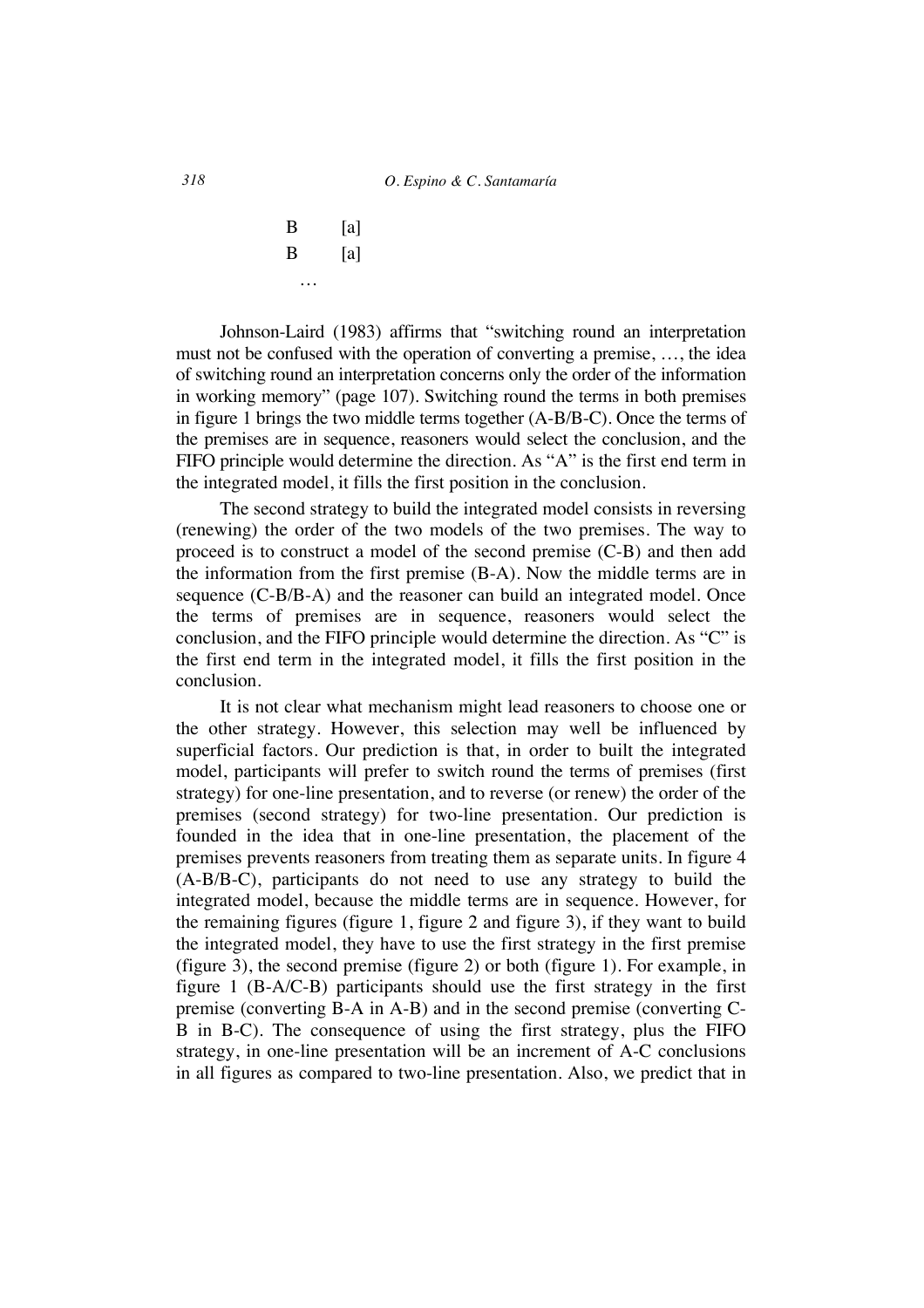one-line presentation, participants will produce more A-C than C-A conclusions in all figures.

When the format used is two-line presentation, we predict that participants will prefer to renew or reverse the order of premises (second strategy) as their first strategy and they will only switch round the terms of the premises (first strategy) as a secondary or complementary strategy. In figure 4 (A-B/B-C), participants do not need to use any strategy to built the integrated model, because the middle terms are in sequence. In this case, we predict that participants will produce more A-C than C-A conclusions. In figure 1 syllogisms (B-A/C-B), the easier way to build the integrated model is by using mainly the second strategy (C-B/B-A). In this case, we predict for figure 1 that reasoners will produce less A-C conclusions in two-line presentation than in one-line presentation.

In figure 2 and figure 3 (the symmetrical figures), there are two ways to obtain the integrated model. One procedure starts with the second strategy (the preferred one), after which the first strategy needs to be applied to obtain the integrated model. In that case, according to the FIFO principle, participants will produce more C-A than A-C conclusions. However, there is a second way to obtain the integrated model: using only the first strategy in figure 2 (in the second premise) and figure 3 (in the first premise). In this case, according to the FIFO principle, participants will produce more A-C than C-A conclusions. Because either procedure could be used to obtain the integrated model in the symmetric figures, we do not predict any differences for the direction of the answer (A-C versus C-A).

# **EXPERIMENT**

Our main objective in this experiment was to study the influence of the presentation format in a syllogistic reasoning task. Two formats were used: two-line presentation and one-line presentation (for example, All of the A are B. All of the B are C). In relation to the presentation format, we have postulated that when the premises are presented on a single line, participants will prefer to switch round the terms of the premises (first strategy) than to reverse (or renew) the order of the premises (second strategy), whereas when the premises are presented on two lines (separate premises), participants will prefer to reverse (or renew) the order of the premises (second strategy) than to switch round the terms of the premises (first strategy). As a result, we predict that the reasoners should present more A-C than C-A conclusions for the one-line presentation format. Also, we predict that in two-line presentation, reasoners should present more A-C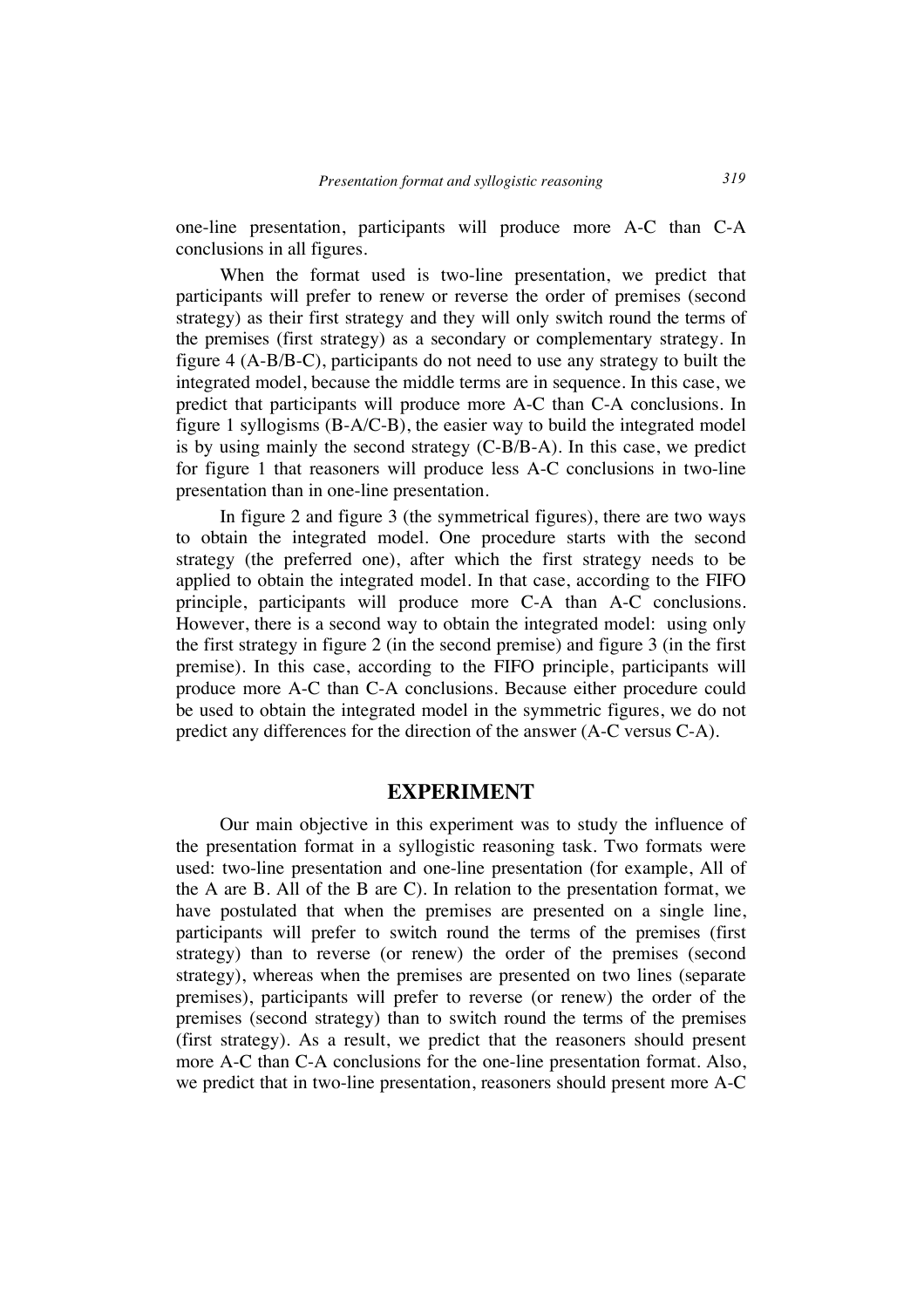than C-A conclusions in figure 4 and more C-A than A-C conclusions in figure 1. No difference is predicted for figures 2 and 3.

### **METHOD**

Participants and design. A total of 78 students at the "Universidad de La Laguna" volunteered to participate. A mixed 2x4 design was used. The between-participant factor was the presentation format with two levels: one-line and two-line presentation. The second factor was the figure and had the four levels corresponding to the four figures. The dependent variable was the direction of responses (A-C or C-A).

**Materials and procedure.** Each participant received a total of eight experimental problems: two problems for each figure. The experimental syllogisms used were: AI1, EA1, EA2, AE2, IA3, AI3, IA4, AE4. All were one-model problems with valid conclusions in both directions (see Johnson-Laird and Byrne, 1991). In Table 1 we present an example of each type of presentation format and figure.

Participants were tested in a quiet room in groups of eight to ten. Their task was to consider a series of problems, and to draw a conclusion for each of the problems that had to be true, given that the premises were true. The problems were presented in random order to the individual participants in the form of booklets. Two types of booklets were used. In one, participants received the premises of the syllogisms in the one-line presentation format. In the second, participants received the second premise below the first premise in the traditional format (two-line presentation). There was no time limit set for performing the task.

The participants wrote down their own conclusions. These conclusions were labelled A-C when the first term in the conclusion was the end term in the first premise, and C-A when the first term in the conclusion was the end term in the second premise.

#### **RESULTS**

Table 2 presents the percentages of valid and invalid conclusions in the A-C and C-A direction for each of the four figures and two presentation formats. Only those responses that included the middle term and one end term were eliminated (1%). We analysed the results for valid and invalid responses in an ANOVA carried out on the endorsements of inferences with the following factors: figure (figure 1, figure 2, figure 3 and figure 4), direction of response (A-C versus C-A) and presentation format (one-line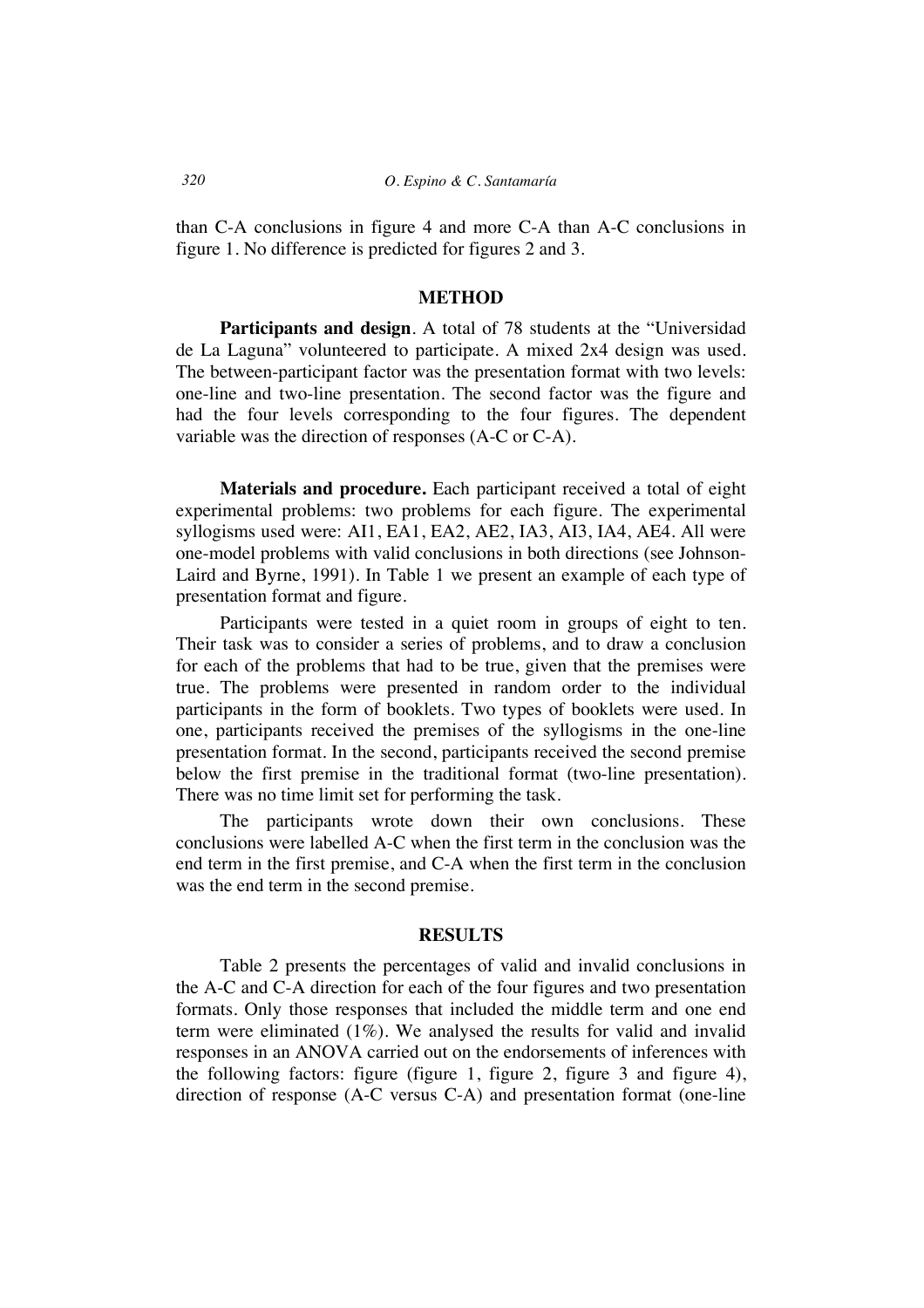presentation versus two-line presentation), with repeated measures on the first two factors and the last acting as a between-participant variable. The Greenhouse-Geisser correction for the violation of sphericity assumption was used in this analysis. This analysis revealed an interaction between direction of response and figure (F  $(3,228) = 5.51$ , Mse = .14, p < .001,  $\eta_p^2$  = .07) but not between figure and presentation format (F (2.157, 163.917) = .52, Mse = .00, p = .67,  $\eta_p^2$  = .01). There was no main effect for the figure (F (2.157, 163.917) = 1.28, Mse = .00, p = .28,  $\eta_p^2$  = .02). There were main effects for direction of response (F  $(1, 76) = 29.05$ , Mse = .31,  $p < .001$ ,  $\eta_p^2 = .28$ ) and the interaction was reliable between direction of response and presentation format (F  $(1, 76) = 10.55$ , Mse = .31, p < .002,  $\eta_p^2$  = .12). There were no effects for the triple interaction between figure, presentation format and direction of response  $(F (3, 228) = 1.54,$  Mse = .14,  $p = .20$ ,  $\eta_p^2 = .12$ ). There were no effects for the between-participant variable (F (1, 76) = .15, Mse = .00, p = .70,  $\eta_p^2$  = .00).

A subsequent analysis showed that in one-line presentation, participants gave more A-C than C-A conclusions in figure 4 (76% versus 23%; z= 3.94, p < .001), figure 1 (66% versus 34%; z= 3.03, p < .003) figure 2 (67% versus 33%;  $z = 2.83$ ,  $p < .006$ ) and figure 3 (68% versus 31%;  $z = 3.32$ ,  $p < .002$ ). A further analysis showed that in two-line presentation, participants gave more A-C than C-A conclusions in figure 4 (66% versus 34%;  $z = 2.68$ ,  $p < .006$ ) but they gave more C-A than A-C conclusions in figure 1 (58% versus 40%;  $z=$  1.93,  $p = .053$ ), although the differences were not reliable. No reliable differences were found between the percentage of A-C and C-A responses in figure 2 (59% versus  $41\%$ ;  $z= 1.60$ ,  $p = .10$ ) and figure 3 (53% versus 45%;  $z= .99$ ,  $p = .32$ ).

### **DISCUSSION**

In this paper, we have reported a consistent result that is new in the psychology of reasoning. The classical figural effect can be reversed (figure 1 in one-line presentation) by simply arranging the premises in a different way: participants generate more A-C than C-A conclusions in figure 1 syllogisms when a one-line presentation is used. Also, a new effect could be obtained for figure 2 and figure 3 in the sense that participants produce more A-C than C-A conclusions with this presentation format. It is worth mentioning that in previous studies in which two-line presentation was used, no directionality effect was found for figures 2 and 3 (Johnson-Laird & Bara, 1984).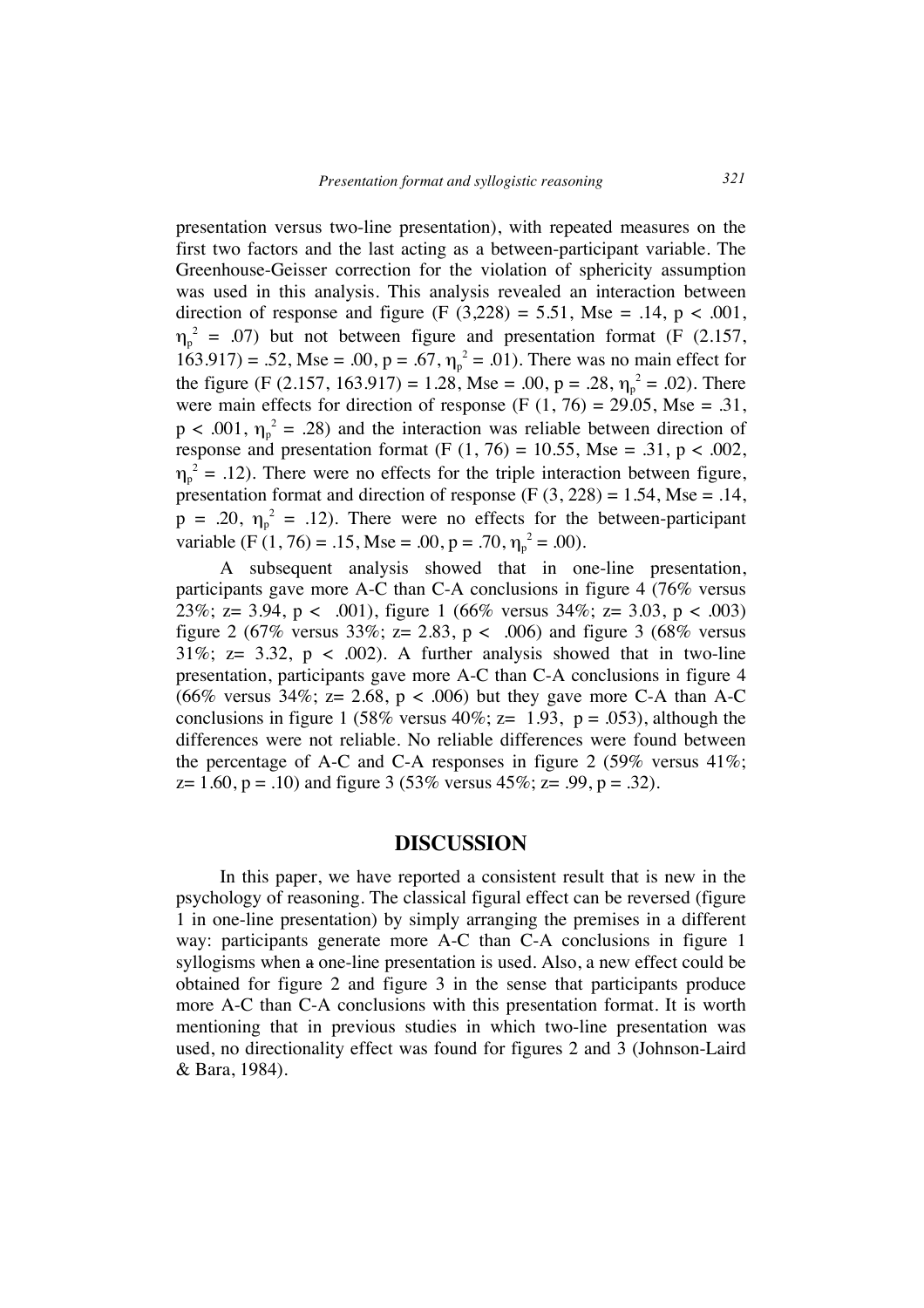### **Table 1. Examples of materials from Experiment 1.**

Presentation in one line

Figure 1 All of the British are Artists. Some of the Teachers are British.

Figure 2 All of the Artists are British. None of Teachers are British.

Figure 3 All of the British are Artists. Some of the British are Teachers.

Figure 4 Some of the Artists are British. All of the British are Teachers.

Presentation in two lines

Figure 1 All of the British are Artists. Some of the Teachers are British.

Figure 2 All of the Artists are British. None of the Teachers are British.

Figure 3 All of the British are Artists. Some of the British are Teachers.

Figure 4 Some of the Artists are British. All of the British are Teachers.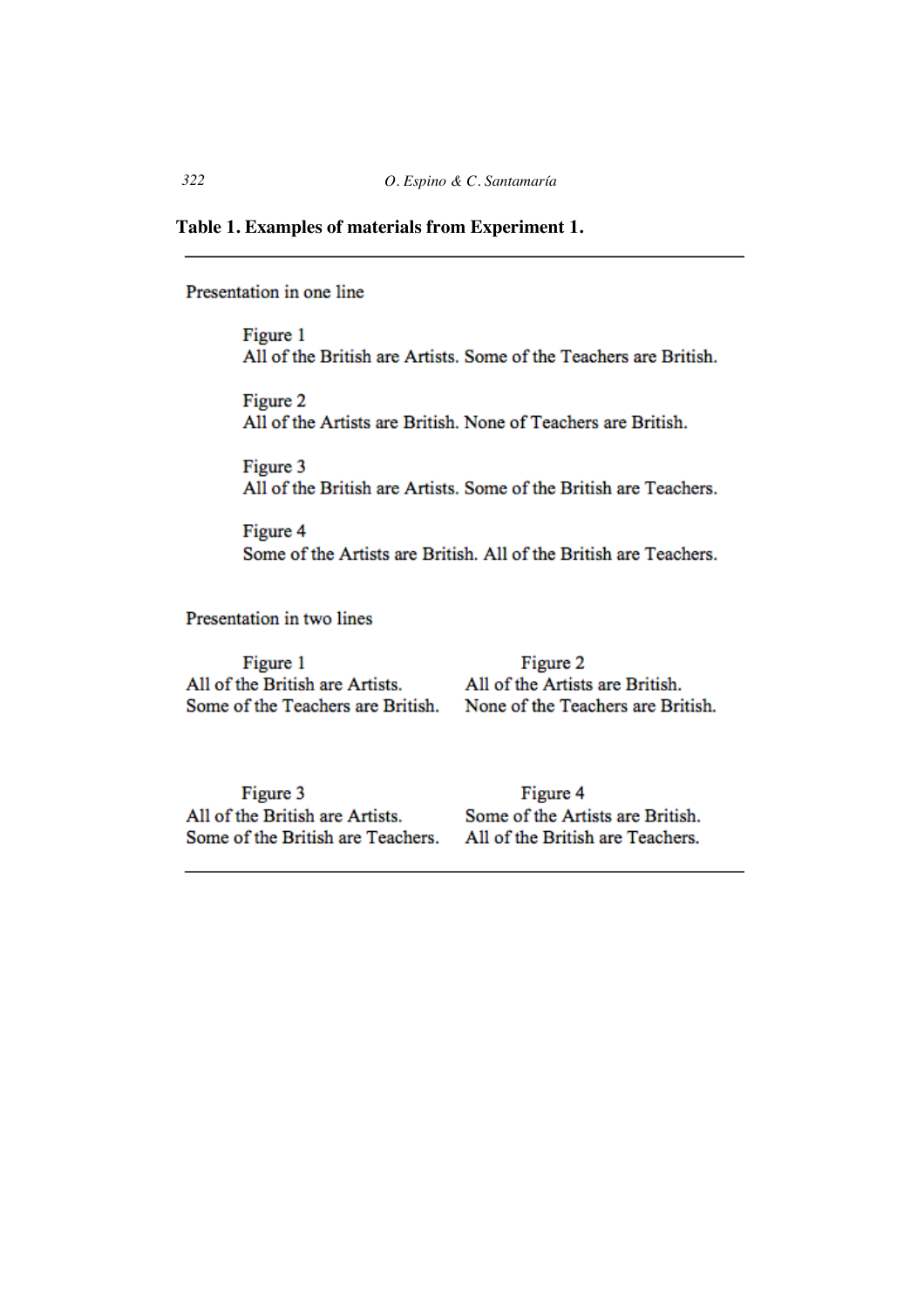**Table 2. Percentages of valid and invalid responses A-C and C-A according to the presentation format (one-line presentation and twoline presentation) and figure type (figure 1, figure 2, figure 3, figure 4). In parentheses, the percentages of correct responses.**

|          | one-line presentation |         | two-line presentation |         |
|----------|-----------------------|---------|-----------------------|---------|
|          | A-C C-A               |         | A-C C-A               |         |
| Figure 1 | 66                    | 34 (91) | 40                    | 58 (89) |
| Figure 2 | 67                    | 33 (87) | 59                    | 41 (96) |
| Figure 3 | 68                    | 31(87)  | 53                    | 45 (84) |
| Figure 4 | 76                    | 23 (82) | 66                    | 34 (89) |
| Total    | 69                    | 30(87)  | 55                    | 45 (90) |
|          |                       |         |                       |         |

On the other hand, with the traditional presentation format (two-line presentation) we have obtained results that confirm the figural bias: in figure 1 syllogisms, participants gave more C-A than A-C conclusions, while in figure 4 syllogisms, participants gave more A-C than C-A conclusions. Consequently, this result confirms the usual findings in this field (Johnson-Laird & Bara, 1984; Ford, 1995; Polk & Newell, 1995). For example, Johnson-Laird & Bara (1984; Experiment 1, 60-sec. presentation condition), using the two-line format presentation, found that the accuracy of the performance for the same problems that we used in this experiments was 93%, while in our study it was 90% (Table 2).

To explain this new pattern, we have suggested that in a one-line presentation, participants are more prompted to use the 'switching strategy', because they see the premises as one unit. However, in two-line presentation, the two premises could be seen as separate units. In this case, we suggest that participants can use the two strategies: the 'renew strategy' and the 'switching strategy'. They apply the 'renew strategy' when they see the premises as separate units and they apply the switching strategy when the 'renew strategy' cannot be used.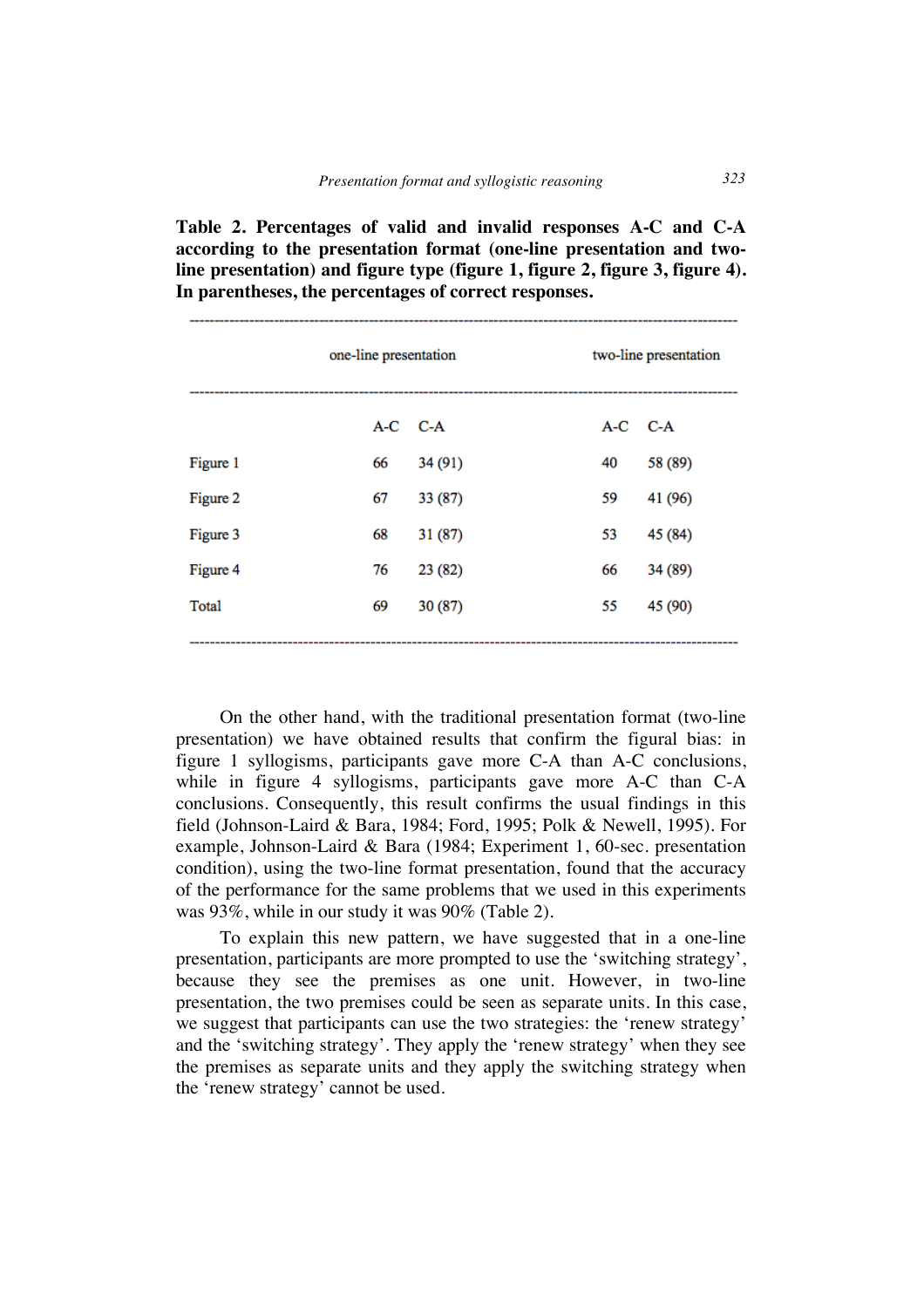#### *324 O. Espino & C. Santamaría*

This explanation is consistent with the FIFO explanation, because this point of view claims that reasoners can use two different strategies to rearrange the elements in syllogisms and produce conclusions. This explanation points out that the position of the end terms in the conclusion is determined by their position in the integrated model. For example, if the participants reverse the order of the premises in figure 1 syllogisms, then 'C' will be the first term in the integrated model and it will appear as the first term in the conclusion. Conversely, if they switch round the individual premises, 'A' will be the first term in the integrated model and it will initiate the conclusion. According to the FIFO explanation, it could be maintained that with one-line presentation, the participants gave priority to the switching round strategy within premises over a strategy that went between premises. It is reasonable to assume that the latter strategy is more difficult to envisage and perform when the superficial cues of premise position are not given.

Other theories (Chater & Oaksford, 1999; Ford, 1995: Oberauer & Wilhelm, 2000; Oberauer et. al, 2005; Polk & Newell, 1995; Wetherick & Gilhooly, 1990) cannot explain the order of the end terms in the conclusion when the syllogism is presented in one-line presentation. For the syntactic hypotheses (Wetherick & Gilhooly, 1990; Polk & Newell, 1995), the order of the terms in the conclusion is determined by the syntactic role that each term plays in the premises: if the end term is the subject of the premise, then reasoners use that term as the subject of the conclusion. As our variations of the presentation format did not affect the syntactic role of each end term, syntactic theories cannot explain our results, and this implies that the figural effect usually found in figure 1 (reproduced in our two-line presentation) remains unexplained from this point of view. The syntactic factors cannot be affected by the superficial placement of the premises.

The Probabilistic-Heuristic Model (Chater & Oaksford, 1999) suggests that conclusion order is determined by the attachment-heuristic. The prediction of this model for figure 1 syllogisms is that participants will tend to draw conclusions in the direction "C-A". Although this prediction could explain the results obtained in traditional two-line presentation, it does not fit our one-line presentation results where participants constructed conclusions in the "A-C" direction.

Ford (1995) proposed an explanation of the figural effect in terms of set-theoretical principles. Once again, our manipulation of the presentation format should not affect the set-theoretical principles that could be applied, so this theory is unable to explain our results.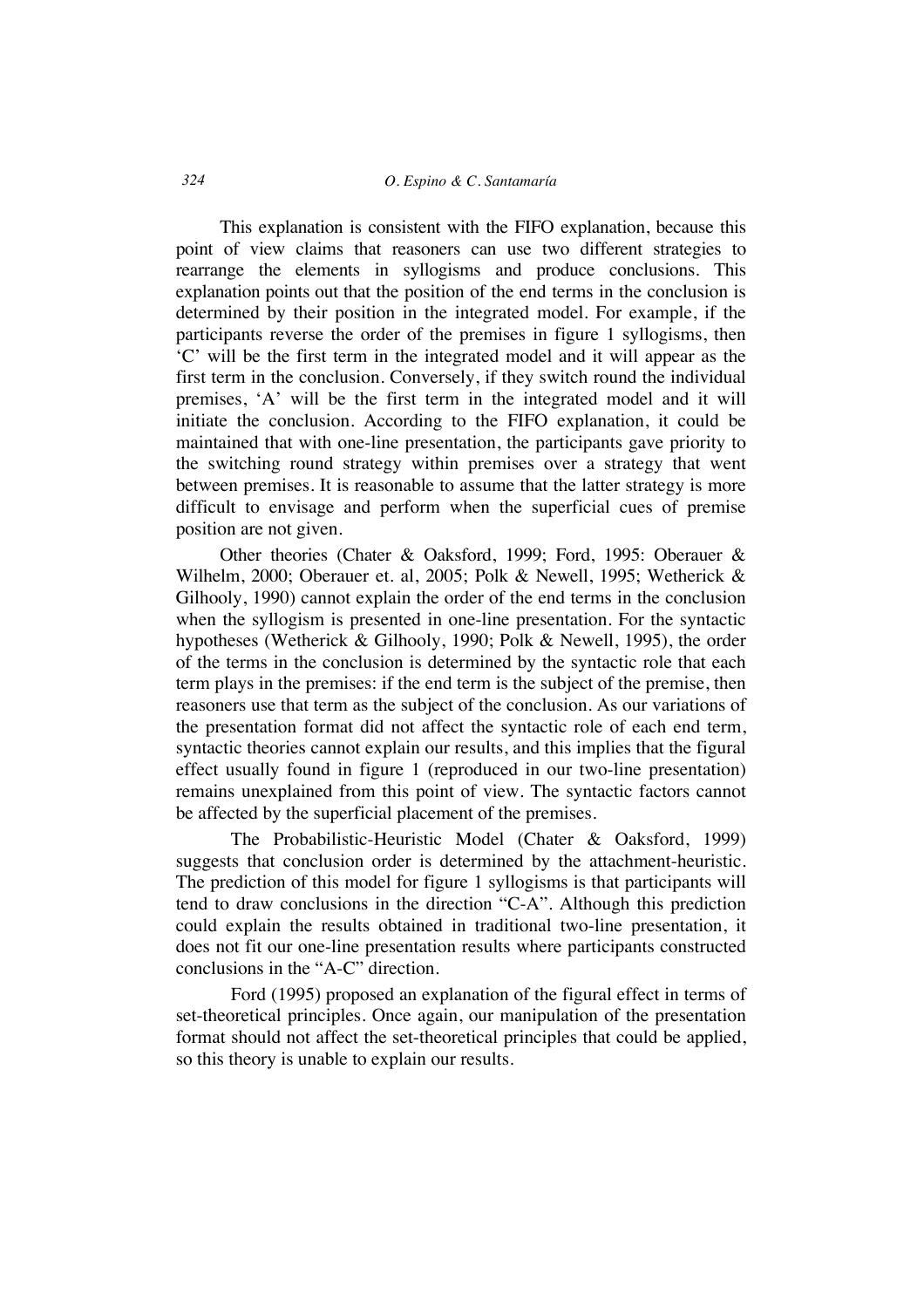Finally, Oberauer & Wilhelm (2000) and Oberauer et al. (2005) have proposed an explanation of the figural effect during the inference stage based on two factors: a)

the inherent directionality of the relation between the target object and the relatum and b) the recency effect of working memory. However, our manipulation of the presentation format should affect (or not affect) both factors in the same way, so this theory is unable to explain the results we obtained when the one-line presentation is used.

In summary, the results reported in this paper, taken together with other recent results achieved using different methodologies, such as measuring the activation of the end terms (Espino, Santamaría & García-Madruga, 2000a), reading time of premises (Espino, Santamaría & García-Madruga, 2000b) or eye-movement monitoring (Espino, Santamaría, Meseguer & Carreiras, 2005), give a clear primacy to the FIFO explanation to account for the figural effect.

# **RESUMEN**

**Formato de presentación y razonamiento silogístico.** El efecto de la figura es un sesgo de respuesta que depende de la disposición de los términos en los silogismos. El resultado más usual, en una tarea de construcción, es que los participantes tienden a dar la respuesta en la dirección A-C cuando los silogismos son de la figura 4 (A-B/B-C), mientras que la mayoría de sus conclusiones son en la dirección opuesta (C-A) en la figura 1 (B-A/C-B). Presentamos un experimento que estudia el papel del tipo de formato de las premisas (presentación en dos líneas versus presentación en una línea) en silogismos categóricos. Los resultados obtenidos muestran que cuando la presentación de las premisas fue en el formato de una línea, los participantes generaban más respuestas A-C que respuestas C-A en todas las figuras silogísticas. Sin embargo, cuando la presentación de las premisas fue en dos líneas, los participantes generaban más respuestas A-C en los silogismos de la figura 4 y más respuestas C-A en los silogismos de la figura 1, pero no se encontraron diferencias significativas ni en los silogismos de la figura 2 (A-B/C-B) ni en los de la figura 3 (B-A/B-C). En este artículo discutimos las implicaciones de los resultados para las distintas teorías de razonamiento.

# **REFERENCES**

Broadbent, D. (1958). *Perception and communication*. New York: Pergamon Press.

- Chater, N. & Oaksford, M. (1999). The probability heuristics model of syllogistic reasoning. *Cognitive Psychology , 38*, 191-258.
- Dickstein, L. S. (1978). The effect of figure on syllogistic reasoning. *Memory and Cognition, 6,* 76-83.